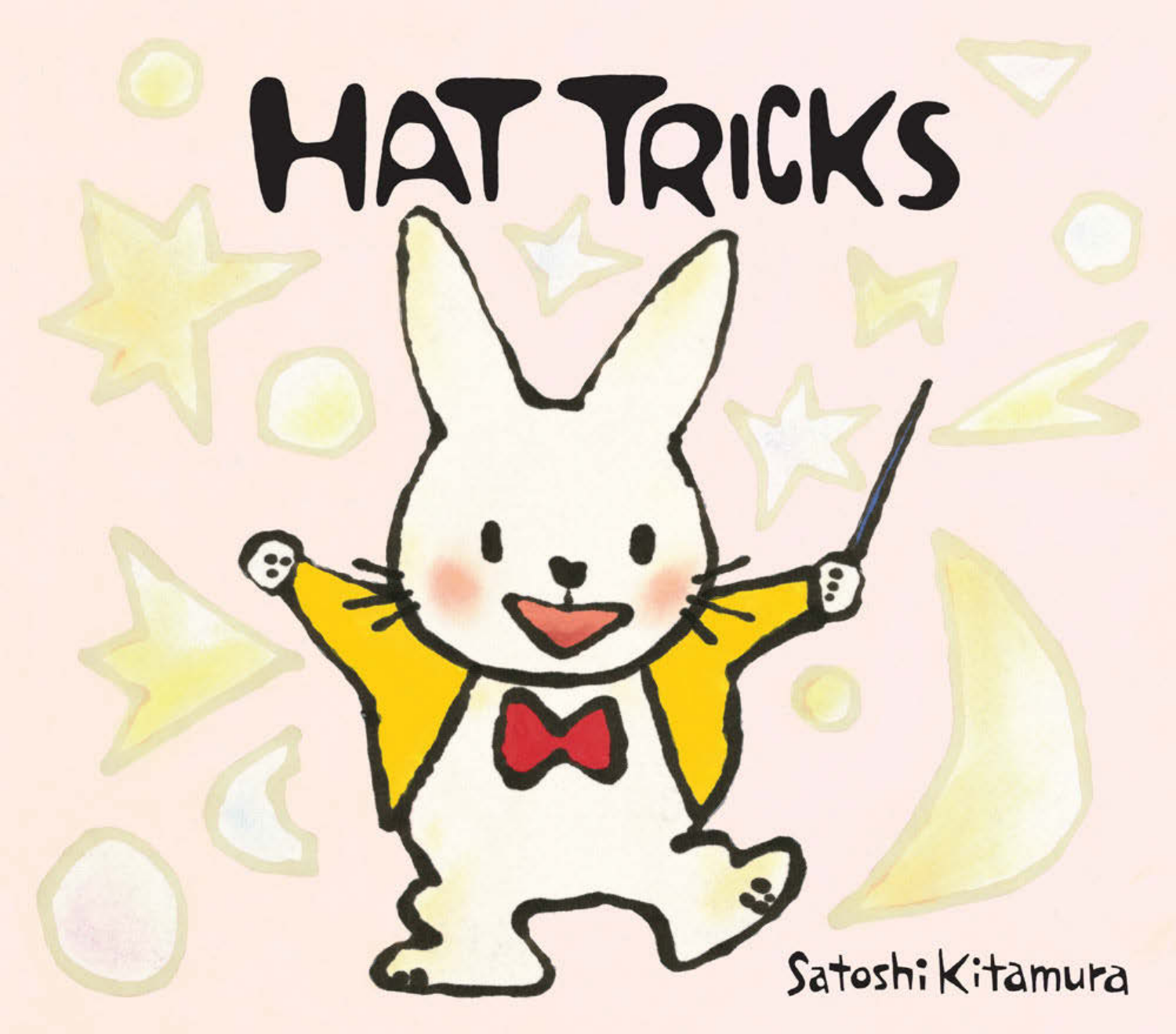## HAT TRICKS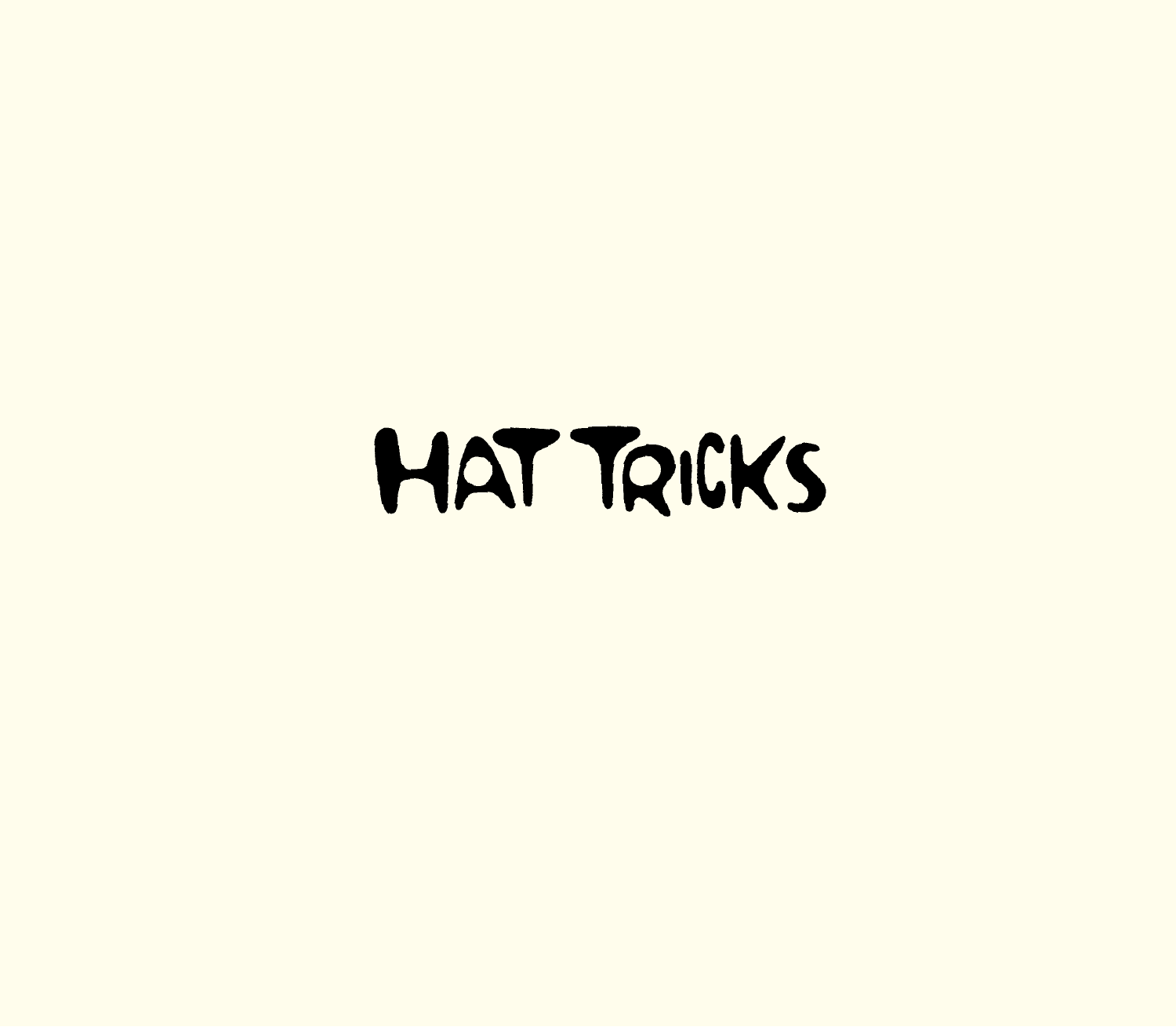

#### $\Omega$

Published by PEACHTREE PUBLISHING COMPANY INC. 1700 Chattahoochee Avenue Atlanta, Georgia 30318-2112 *www.peachtree-online.com*

Text and illustrations © 2019 by Satoshi Kitamura

First published in Great Britain in 2019 by Scallywag Press Ltd 10 Sutherland Row, London SW1V 4JT First United States version published in 2020 by Peachtree Publishing Company Inc.

All rights reserved. No part of this publication may be reproduced, stored in a retrieval system, or transmitted in any form or by any means—electronic, mechanical, photocopy, recording, or any other—except for brief quotations in printed reviews, without the prior permission of the publisher.

The illustrations were created with pen, ink, watercolor, and gouache. Printed in August 2019 by in Singapore 10 9 8 7 6 5 4 3 2 1 First Edition

HC ISBN: 978-1-68263-150-8

#### **Library of Congress Cataloging-in-Publication Data**

Names: Kitamura, Satoshi, author, illustrator. Title: Hat tricks / written and illustrated by Satoshi Kitamura. Description: First edition. | Atlanta, Georgia : Peachtree Publishing Company Inc., 2020. | Summary: A rabbit in a hat performs a magic show. | "First published in Great Britain in 2019 by Scallywag Press"—Copyright page. Identifiers: LCCN 2019019042 | ISBN 9781682631508 Subjects: | CYAC: Magicians—Fiction. | Magic tricks—Fiction. | Rabbits—Fiction. | Animals— Fiction. Classification: LCC PZ7.K6712 Hat 2020 | DDC [E]—dc23 LC record available at *https://lccn.loc.gov/2019019042*

Hattie's Magic Show

# HAT TRICKS

Satoshi Kitamura

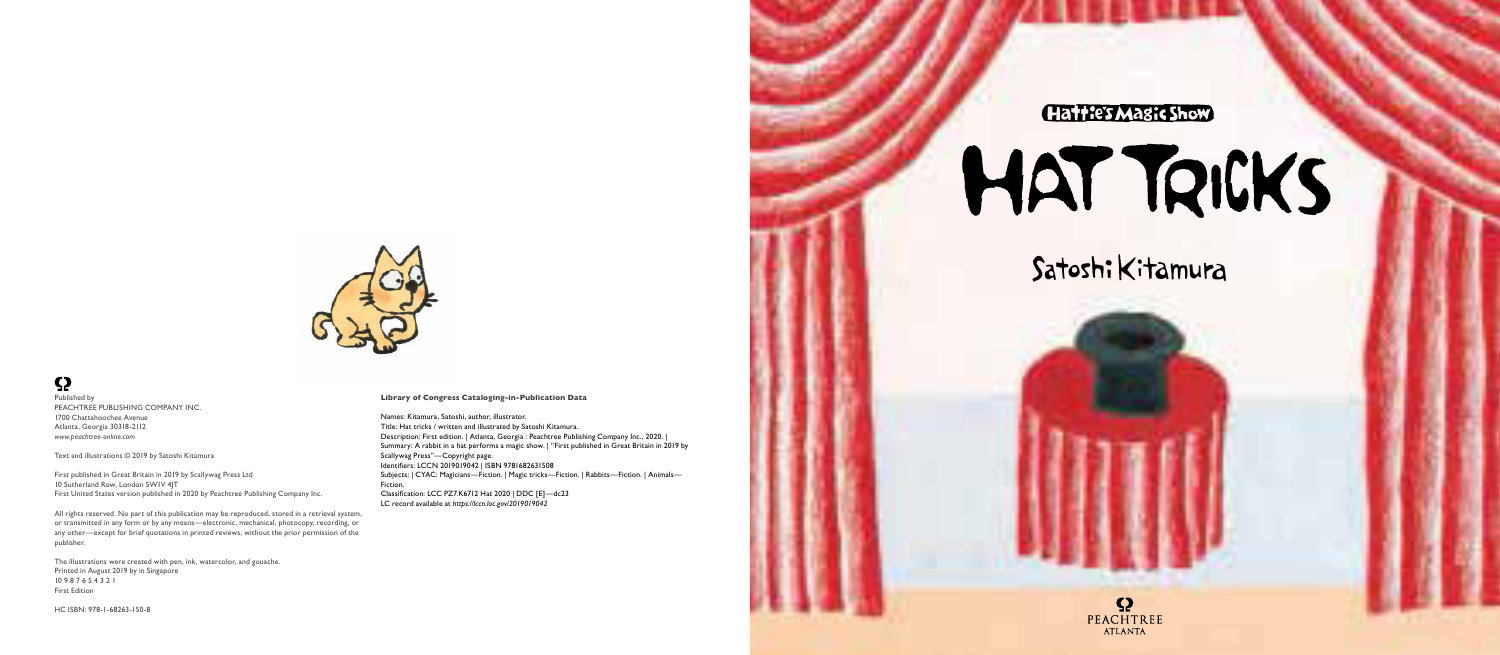# What do we have here?

 $\frac{1}{c}$ 

 $\sim$ 

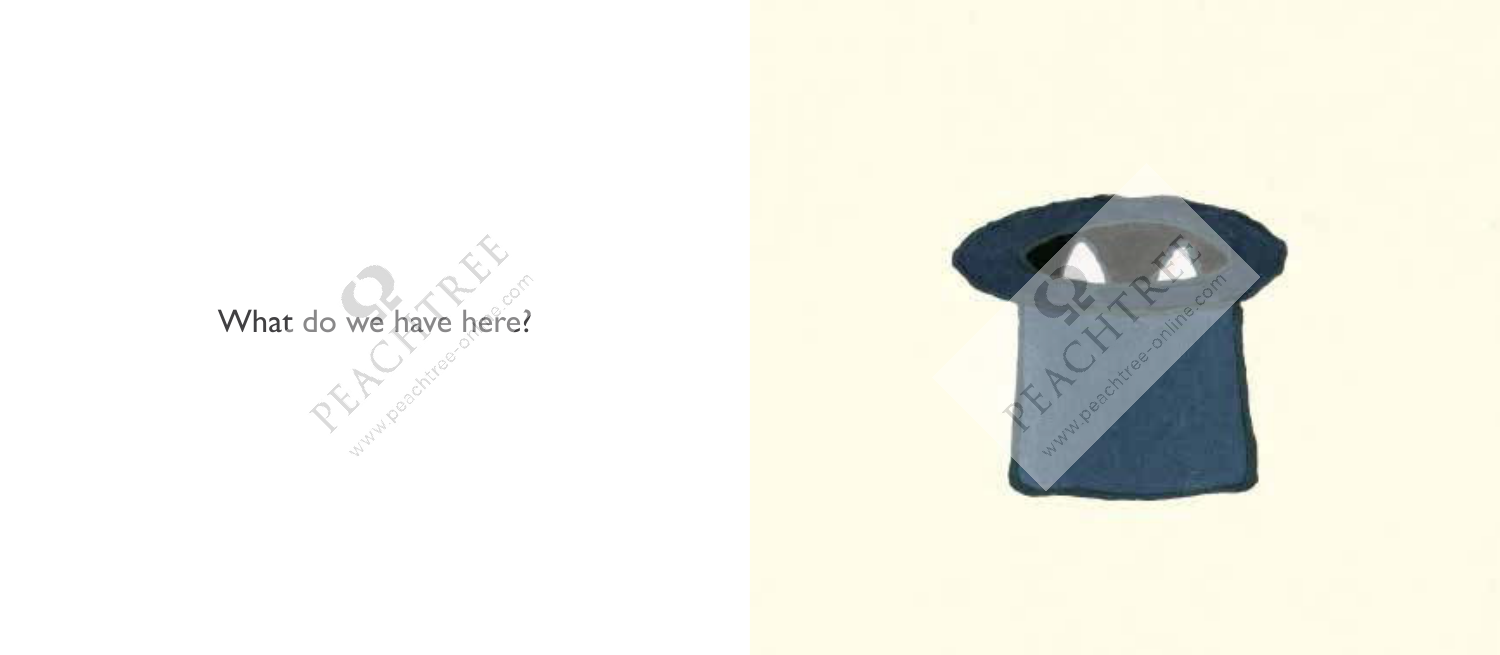#### It's a rabbit in a hat!



But it's not just *any* rabbit, and it's not just *any* hat ...



#### It's Hattie the Magician and this is *her* hat!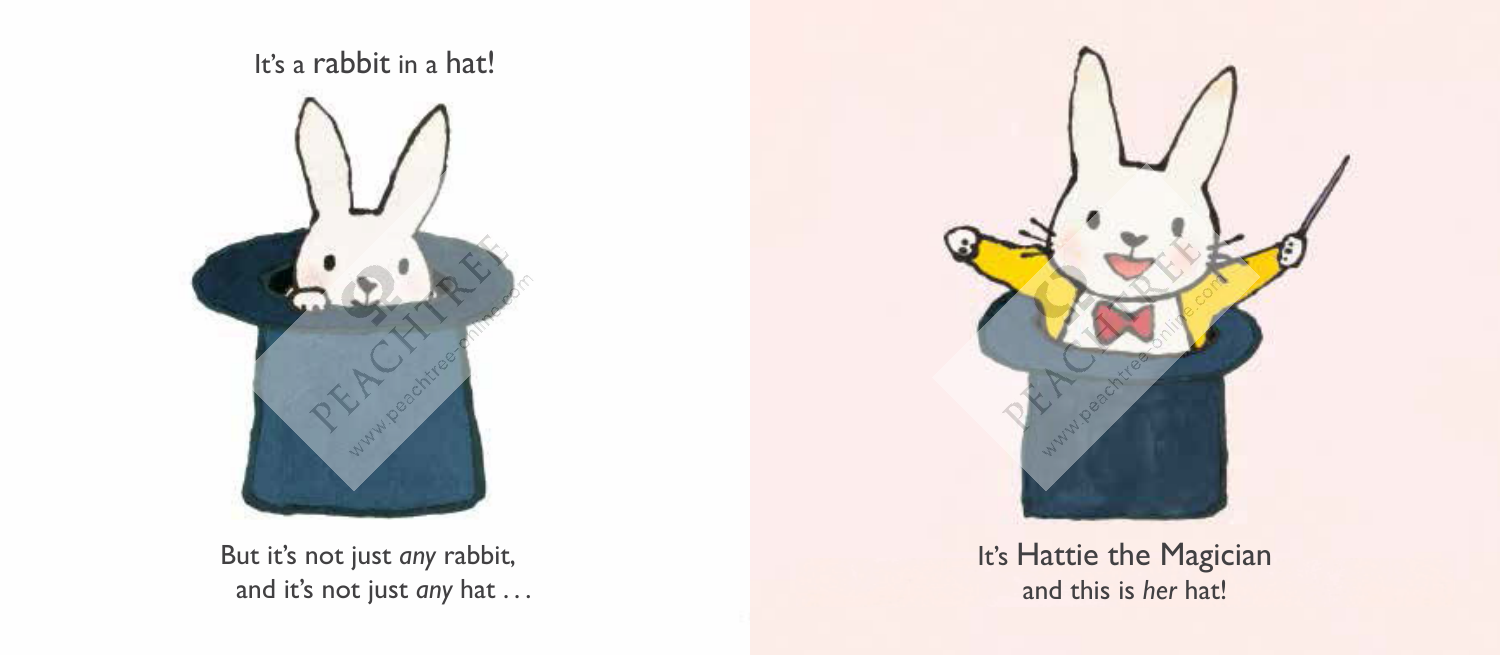

Let's say the magic words with Hattie!

Abracadabra, katakurico ...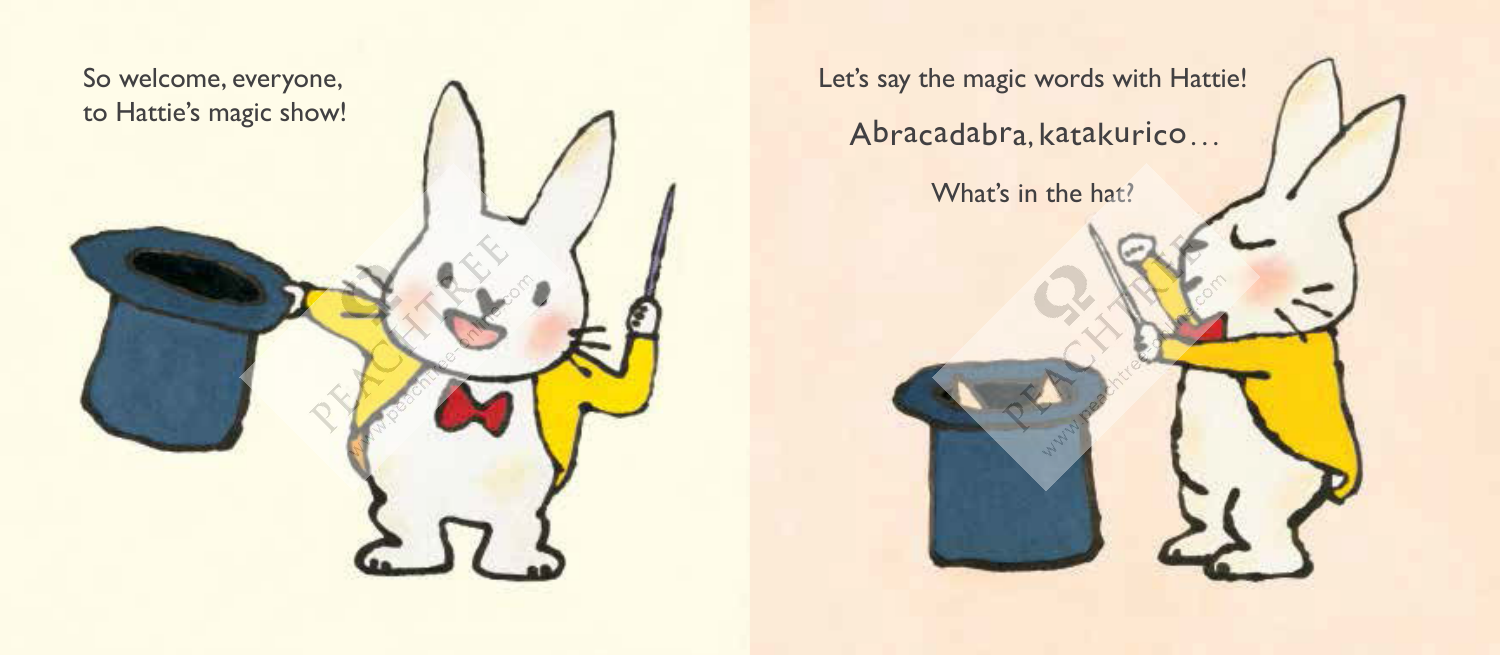

What will be next?

#### Abracadabra, katakurico ...

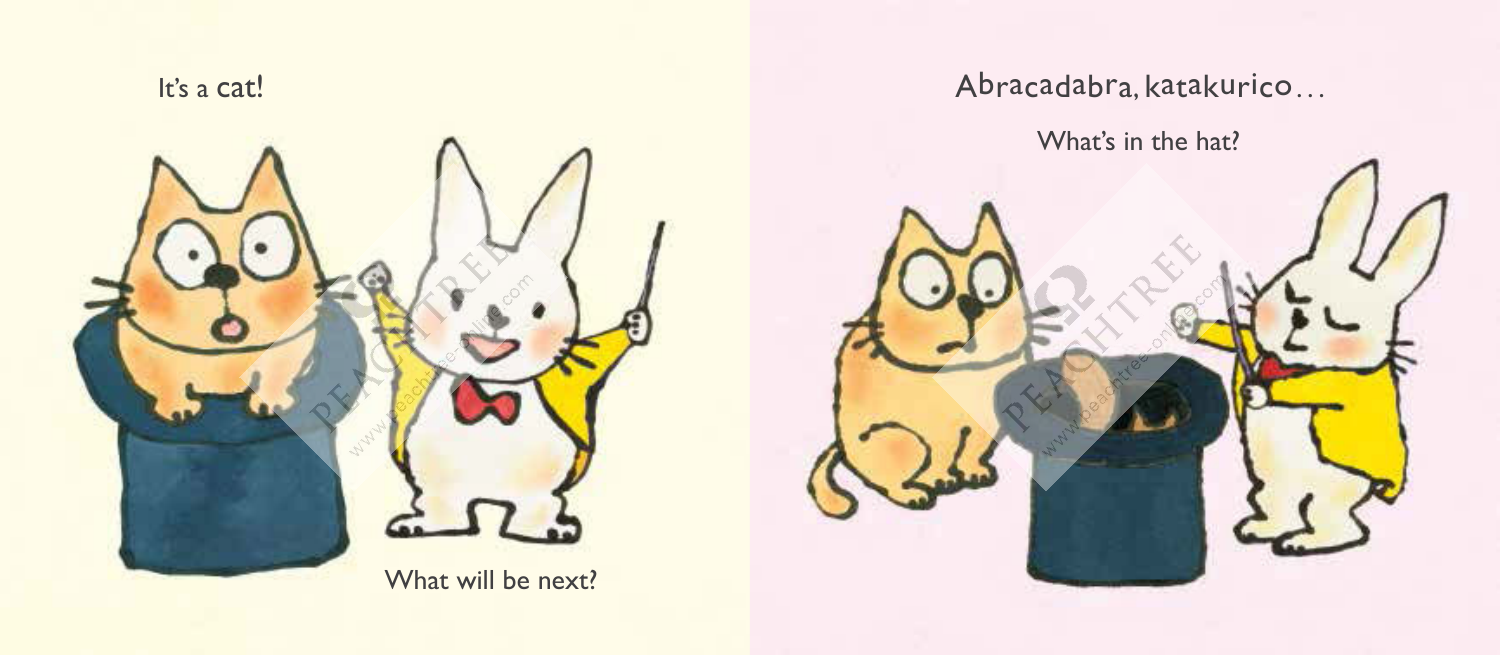

## Abracadabra, katakurico...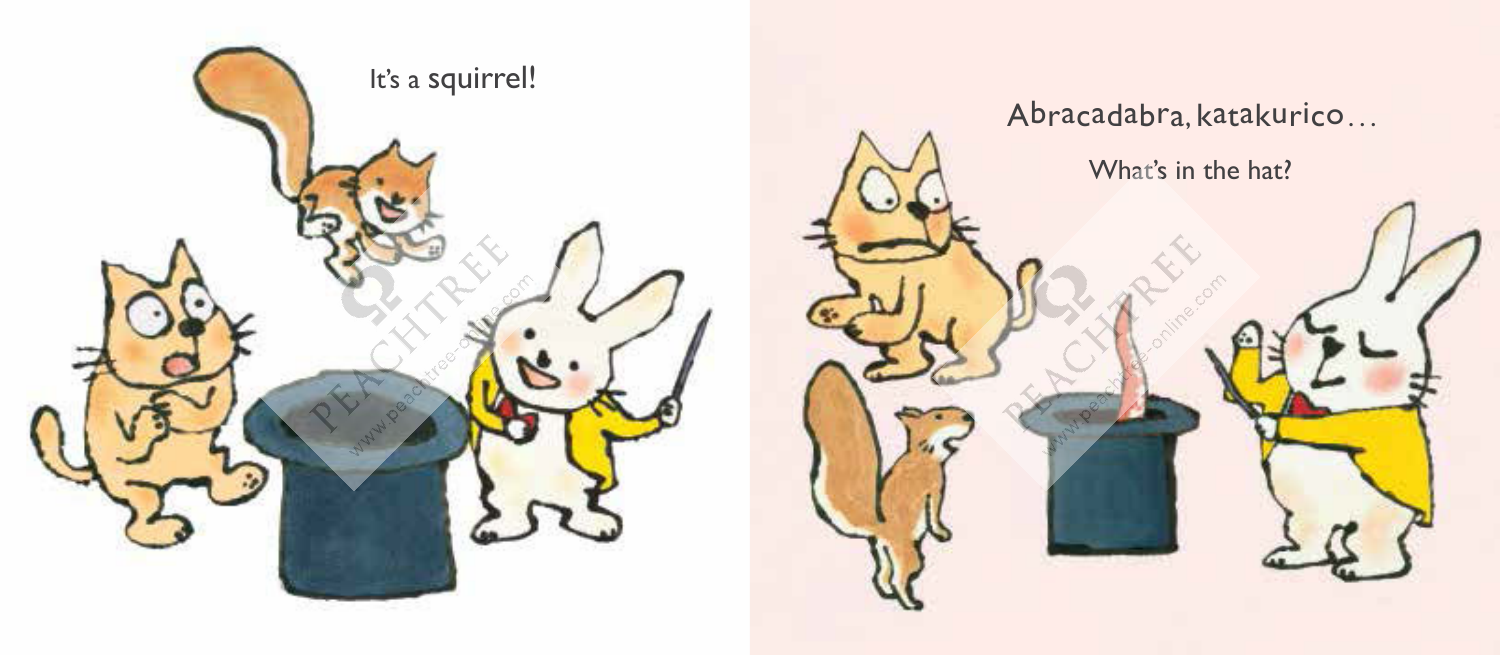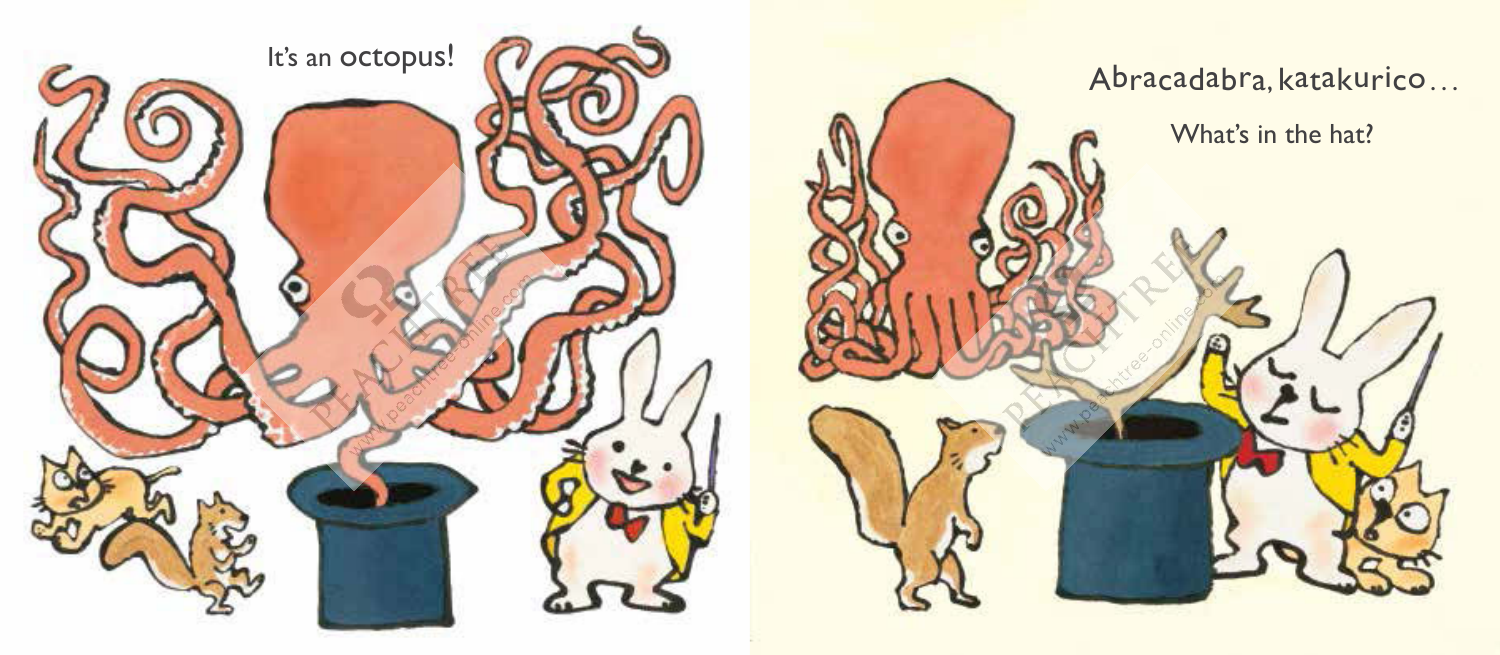### It's a moose!

a.

a.

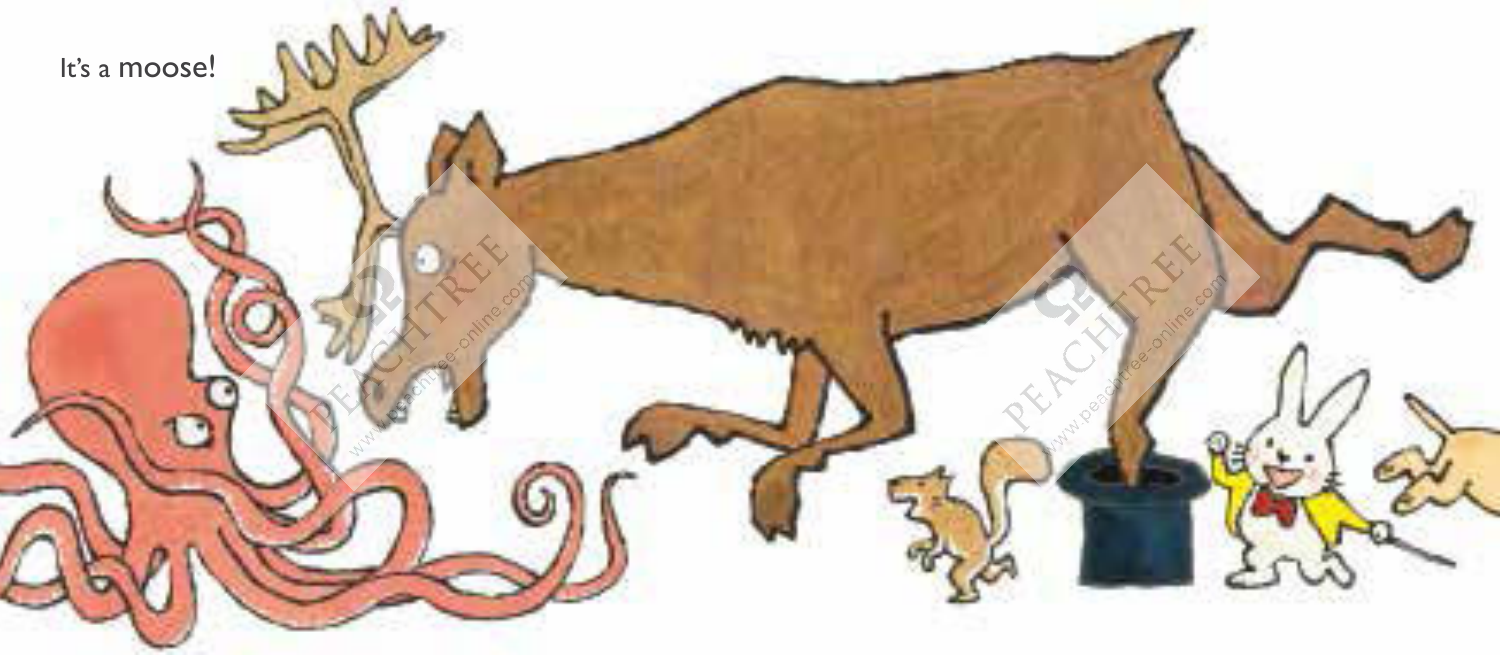

### Abracadabra, katakurico ...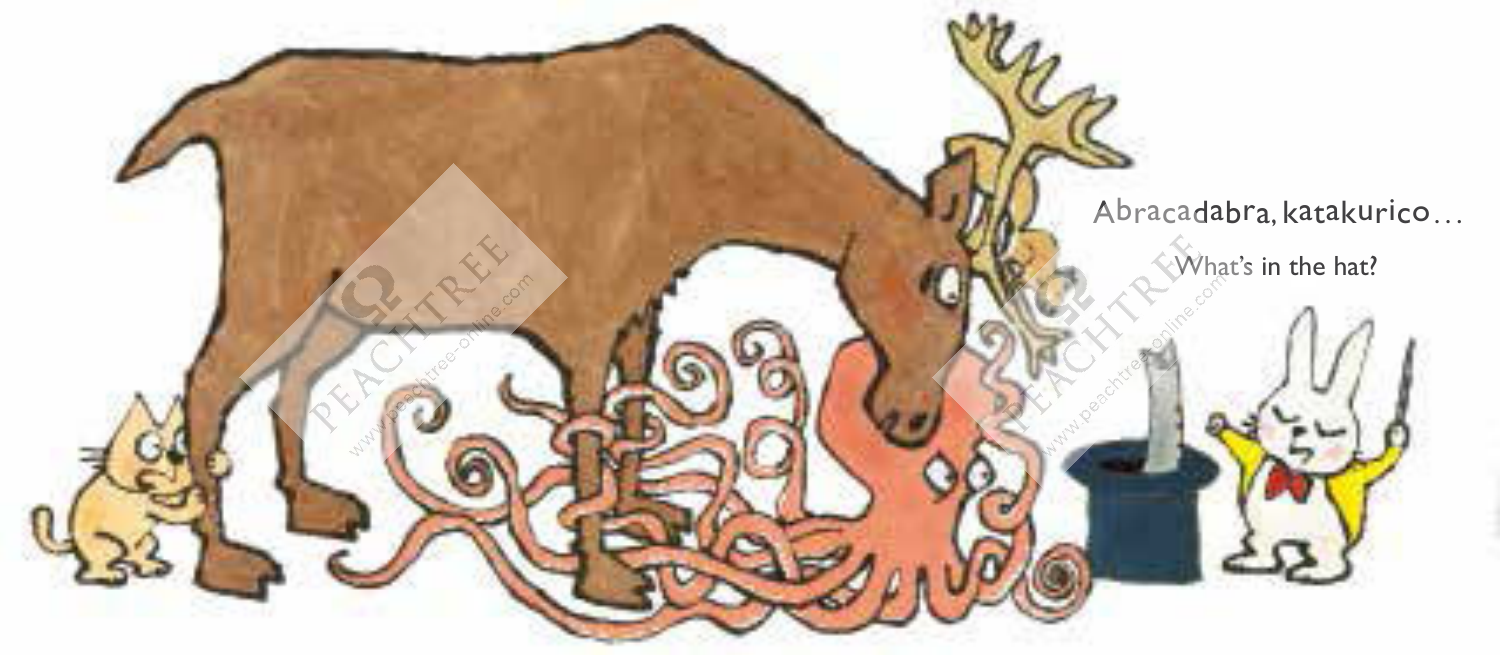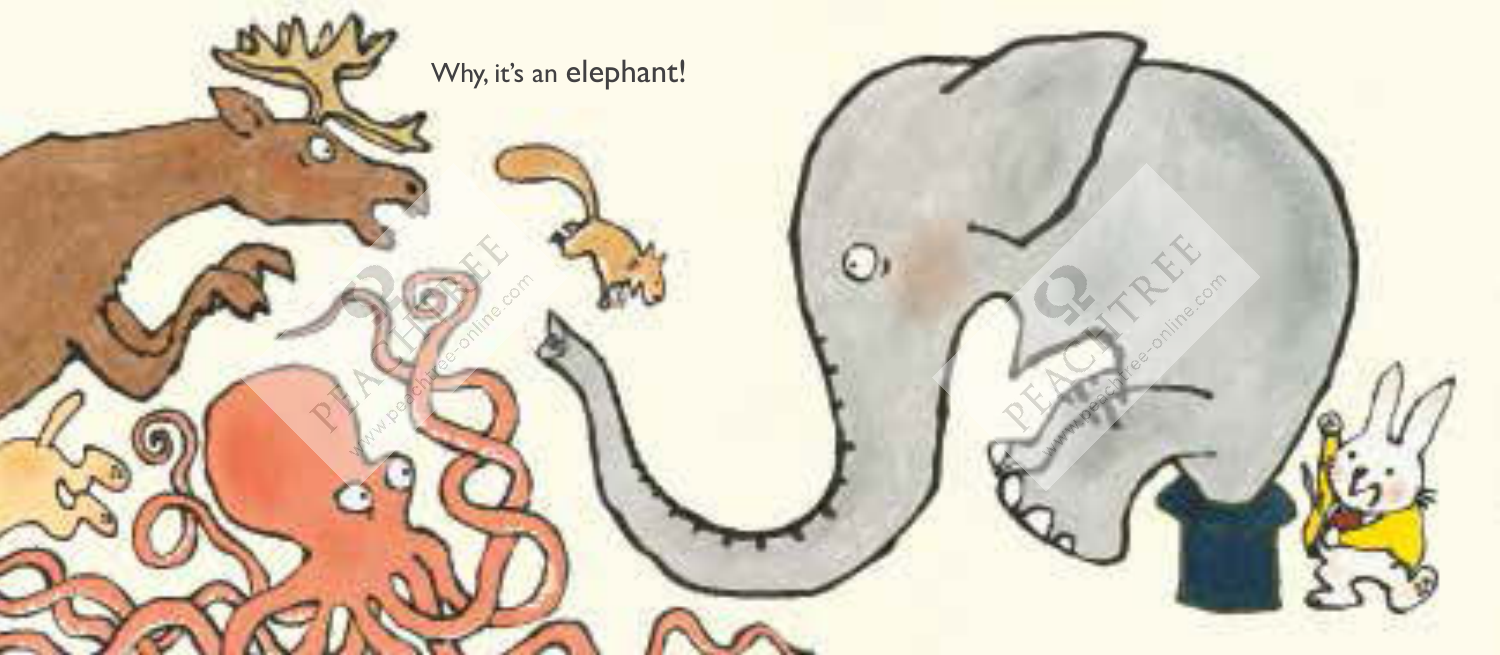But the elephant is stuck . Oh, oh, oh, it hurts!

*and* . . .

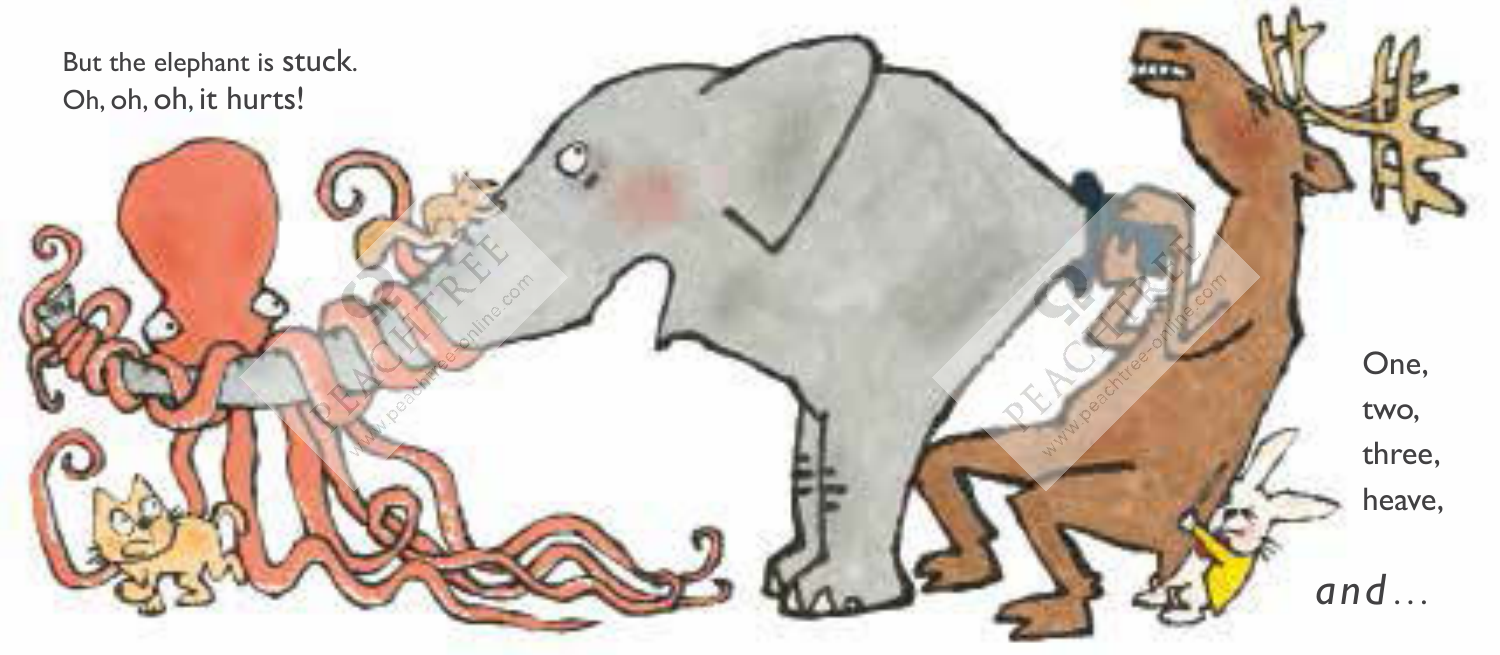

Kaboom! fall down! All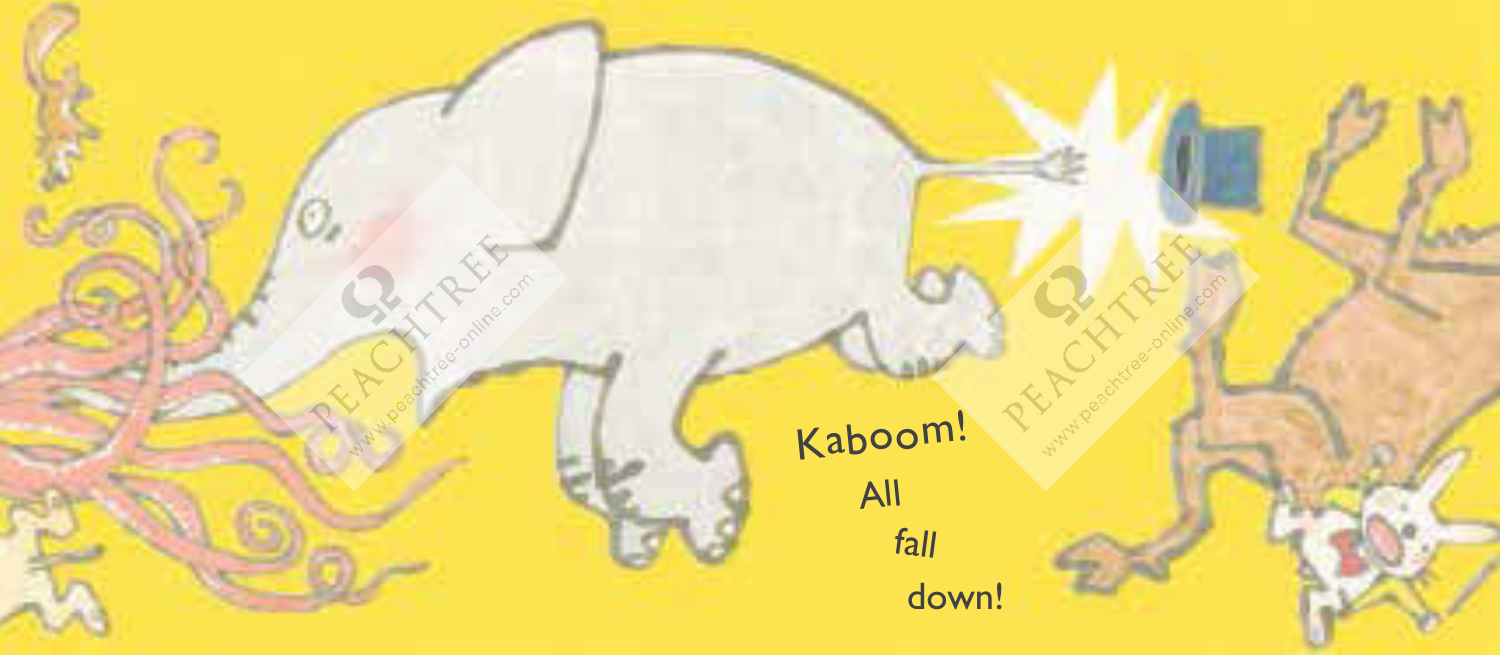

Well, now the hat *must* be empty.

Is it?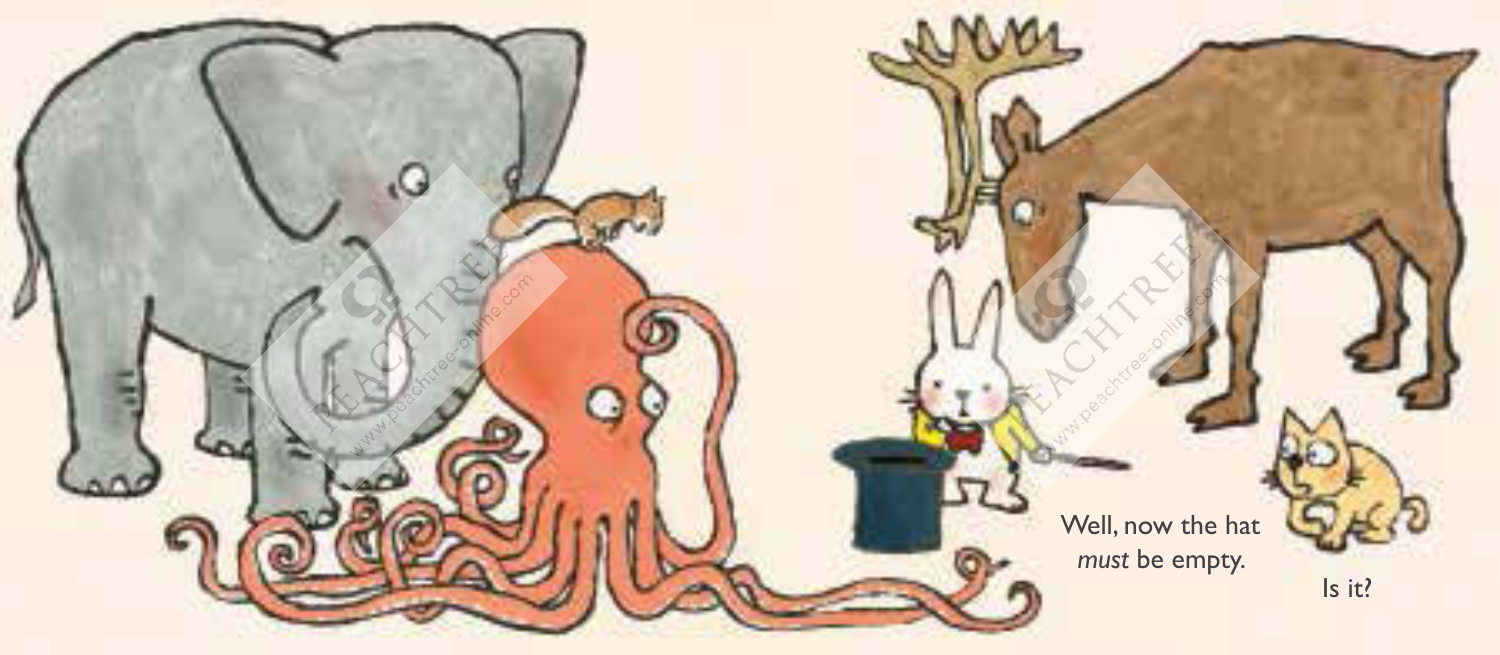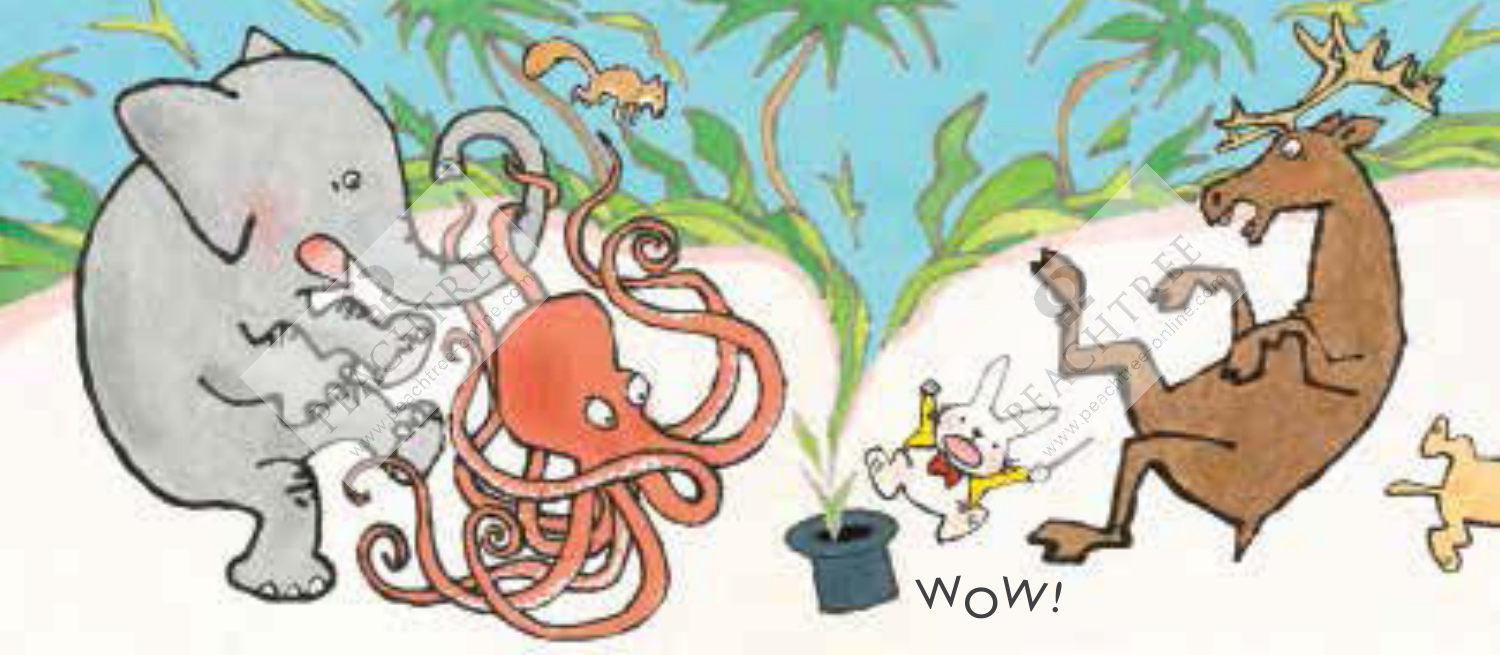

It's a whole new world of friends!

 $572$ 

IJΣ